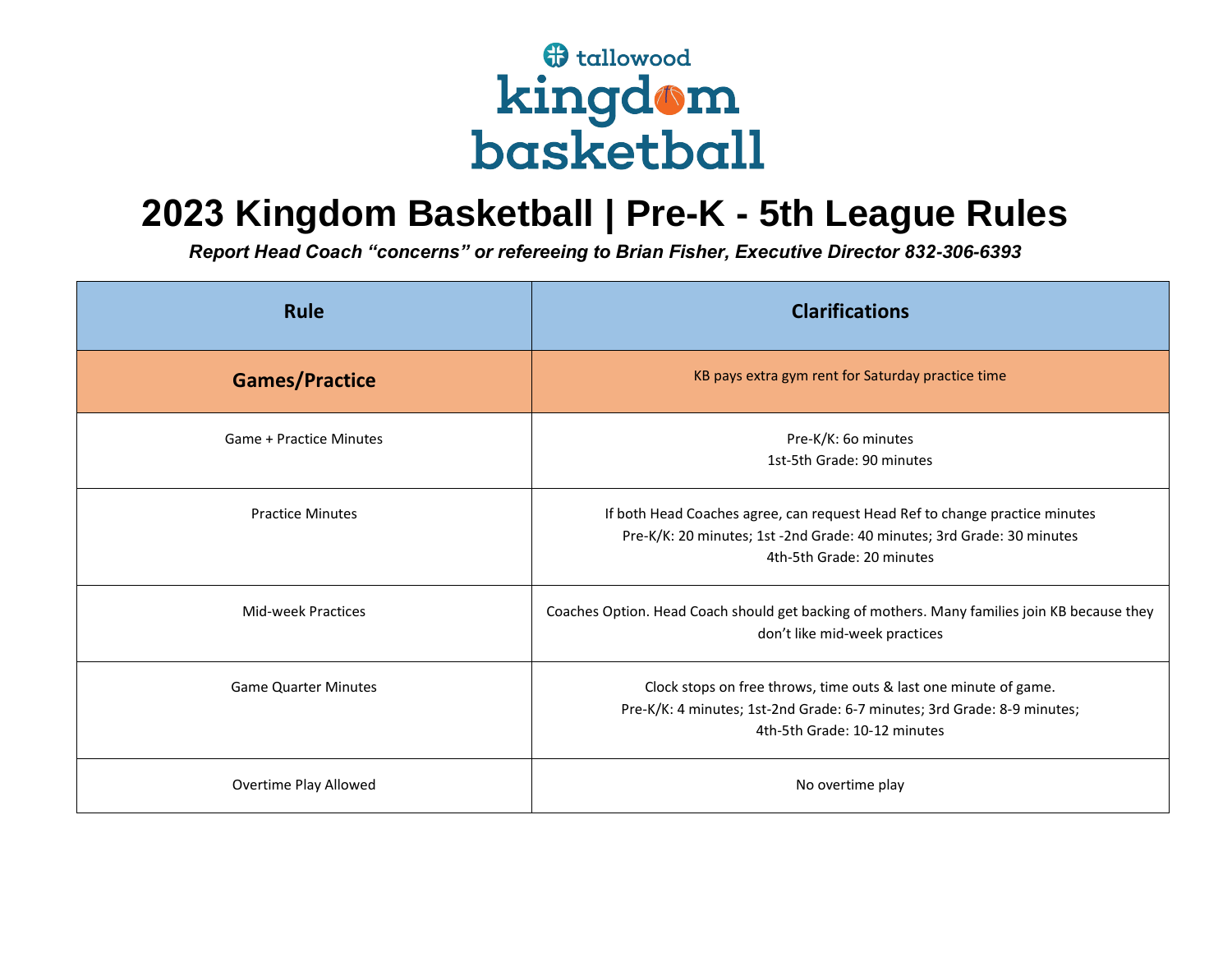| <b>Playing Time</b>                                                                                                                                                         | KBB play is based on Head Coach Integrity to play all players fairly and to demonstrate<br>sportsmanship                                                                  |
|-----------------------------------------------------------------------------------------------------------------------------------------------------------------------------|---------------------------------------------------------------------------------------------------------------------------------------------------------------------------|
| <b>Playing Time</b>                                                                                                                                                         | Quarter/Half - Head Coach obligated to provide equal playing time unless a player is injured or<br>does not want to play                                                  |
| Team with less than 10 players but playing same player 3 quarters<br>(no player can play 4 quarters)                                                                        | Head Coach should play each player equally. Head Ref will require such a player to sit 4th Q-<br>unless a player is sick, injured or requests not to play                 |
| Losing or winning coach can request turning scoreboard off anytime<br>or Head Referee can turn it if > 20 points at any time unless both<br>coaches want scoreboard left on | Losing or winning coach requests time out asks Head Ref to turn off scoreboard                                                                                            |
| <b>Coaches/Spectators/Players Expectations</b>                                                                                                                              |                                                                                                                                                                           |
| # Coaches Allowed @Bench all stay in bench area*                                                                                                                            | PK, K, 1st. can have 1 Head Coach and 2 Asst. Coaches<br>2nd-5th grades can have 1 Head Coach and 1 Asst. Coach                                                           |
| Head Coach responsible for his own behavior per his signed Head<br>Coach Code of Ethics form.                                                                               | Head Coach warned once about negative behavior and upon the 2nd violation, the Head Ref will<br>require the Head Coach to leave the gym & play suspended until they leave |
| Referees/Commissioner Monitor Coach/Spectator for Negative<br><b>Behavior</b>                                                                                               | Head Ref issues "first" warning and on the 2nd violation the spectator or coach must leave gym<br>immediately                                                             |
| Head Coach responsible for negative behavior of Assistant                                                                                                                   | Head Ref will warn the Head Coach and negative Assistant Coach and on 2nd warning the<br>Assistant Coach must leave the gym immediately                                   |
| In Pre-K, K, 1st and 2nd grade leagues, Head Ref must explain to<br>coaches/players expectations on calling the game and rules to be<br>taught and reinforced               | If Head Ref does not mention, Head Coaches should request                                                                                                                 |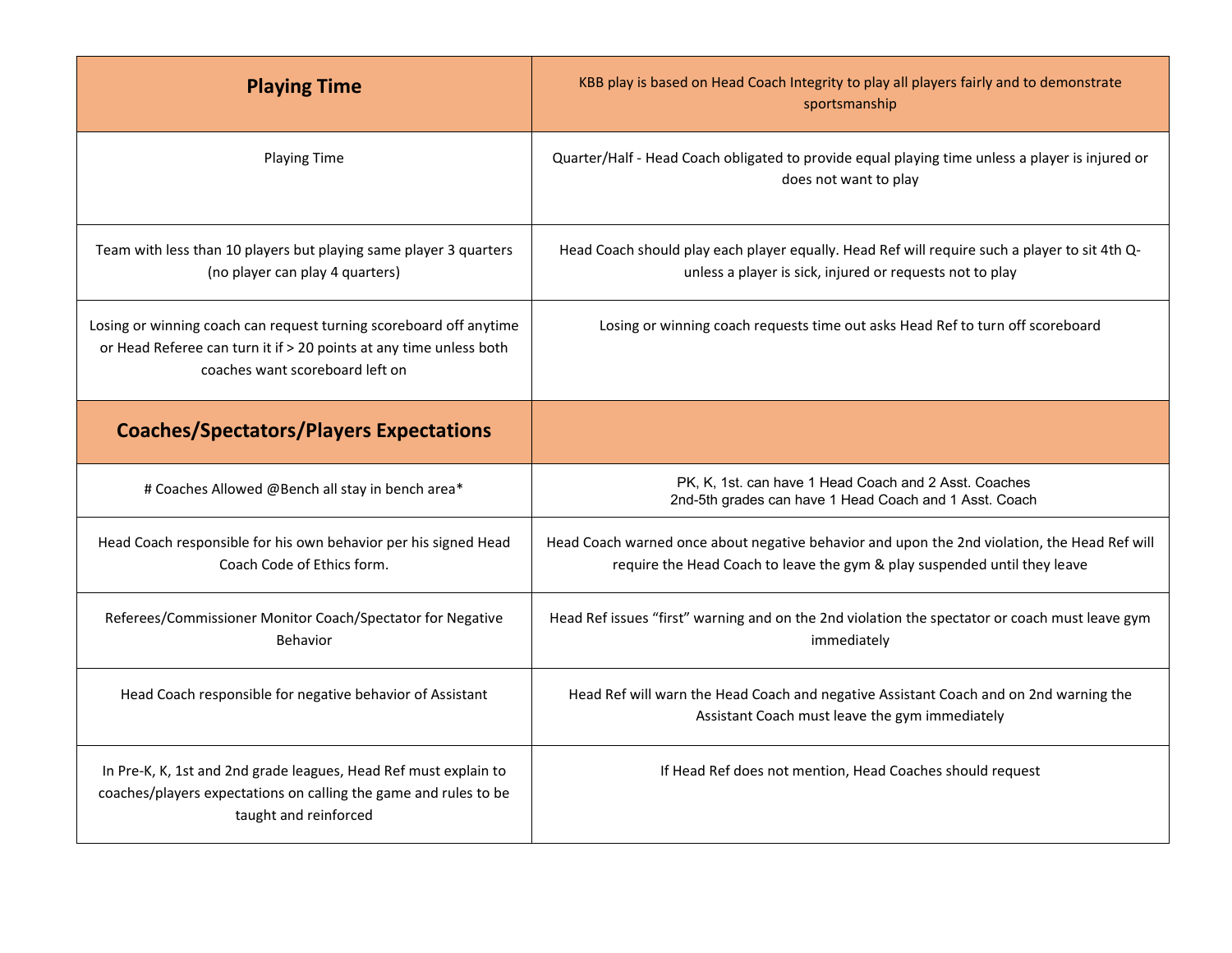| Opposing Head Coaches in agreement can request Head Ref to<br>officiate "soft" or "hard" before any quarter              |                                                                                                           |
|--------------------------------------------------------------------------------------------------------------------------|-----------------------------------------------------------------------------------------------------------|
| Head Coach can request "time out" (uncharged) - to ask Head Ref to<br>clarify a call or show players what they did wrong |                                                                                                           |
| Only "registered" players can play                                                                                       | Yes                                                                                                       |
| Can older player play "down" with younger player league                                                                  | No                                                                                                        |
| Can younger player play "up" with older players                                                                          | Yes                                                                                                       |
| Can KB registered player on another team in the same league sub if a<br>team needs more players                          | Yes, however "Sub" cannot play unless less than 5 "regular" players on a team                             |
|                                                                                                                          |                                                                                                           |
| <b>Defense</b>                                                                                                           | Set up area, type defense                                                                                 |
| <b>Type Defense</b>                                                                                                      | Man coverage within 6 ft & with intent to cover man<br>For 4th-5th: Girls - man; Boys - man or zone       |
| Defense sets up in Head Ref designated area Head Coaches<br>can affect                                                   | Pre-K/K-3rd: Yes; 4th Grade Girls: Yes, 4th Grade Boys: 1/2 Court;<br>5th Grade $-$ 1/ <sub>2</sub> court |
| Can defense "reach over" designated area line                                                                            | Pre-K/K-3rd Grade: No - Allows K-3rd to run their plays<br>4th-5th Grade: Yes                             |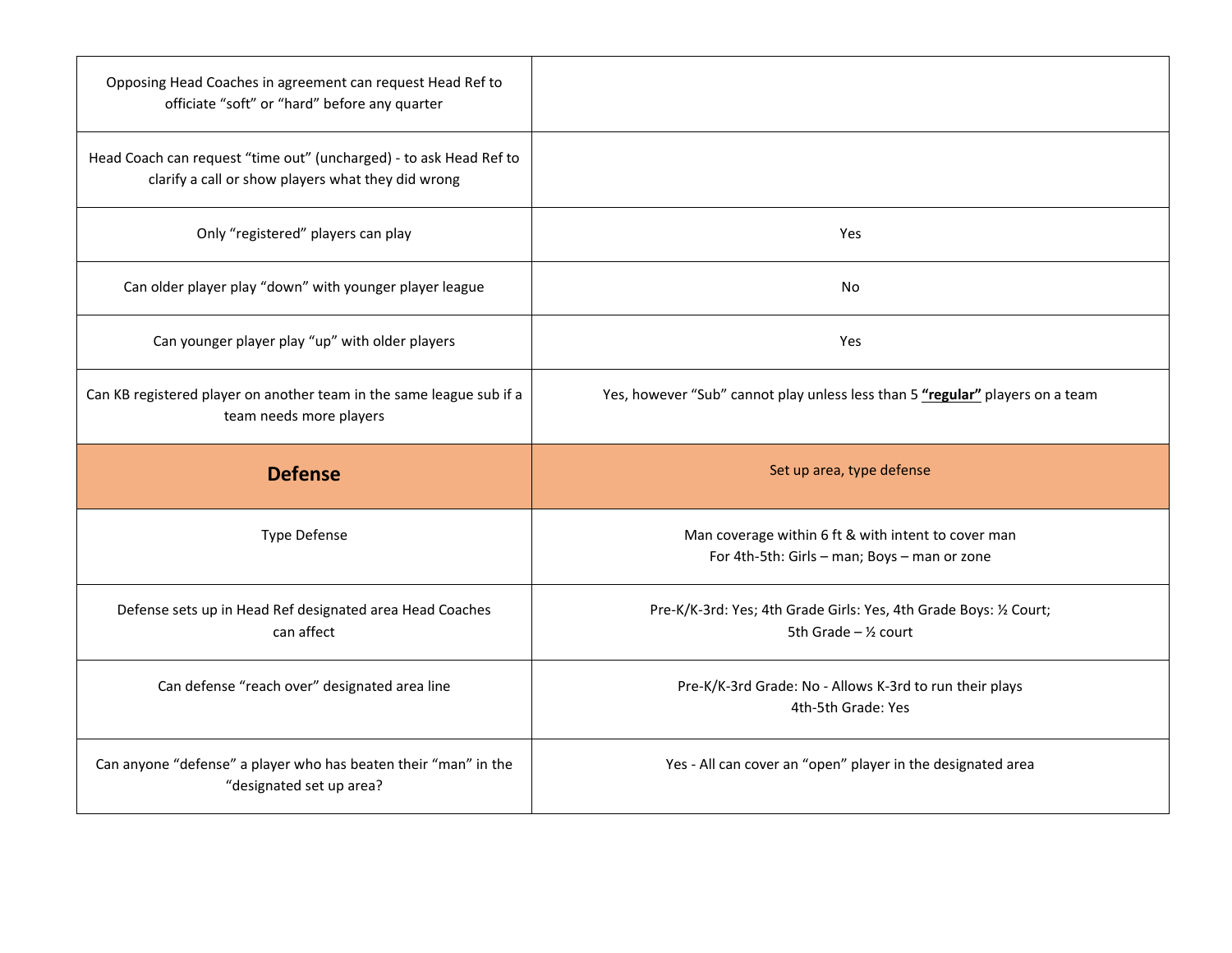| "Full Court" press                                                | No                                                                                                                                                          |
|-------------------------------------------------------------------|-------------------------------------------------------------------------------------------------------------------------------------------------------------|
| Pre-K/K player ignores repeated attempts to not run with the ball | Pre-K/K: Loses Ball, all other grades N/A<br>Must take ball away to get the attention and focus of younger children                                         |
| Offense dribbling, passing and shooting                           |                                                                                                                                                             |
| Team Time Outs per Half                                           | All Grades: 2<br>Only Head Coach of Team with Ball Can Call Time Out but must be to Head Ref                                                                |
| Team must not "stall" with ball outside of their designated area  | Called if > 20 seconds<br>Stalling team loses possession of ball if greater than 20 secs                                                                    |
| "1 on 1" player offense with all on opposite side of court        | Pre-K/K-2nd Grade: No; 3rd-5th Grade: Yes<br>Prevents dominating offensive player from controlling the game                                                 |
| Setting "Man to Man Picks" & "Switching Off"                      | Pre-K/K-2nd Grade: No; 3rd-5th Grade: Yes<br>If "no", after one warning, loses ball.                                                                        |
| Double Teaming against "Man to Man" Defense                       | Pre-K/K-4th Grade GIRLS: No<br>4th Grade BOYS: YES; 5th Grade ALL: Yes<br>Must show intent to cover "man" staying within 6 feet (lose ball after 1 warning) |
| Shoot 3 Point Shots                                               | No                                                                                                                                                          |
| <b>Equipment Specs</b>                                            |                                                                                                                                                             |
| <b>Ball Size</b>                                                  | Pre-K/K - 1st Grade: 27.5; 2nd-5th Grade: 28.5                                                                                                              |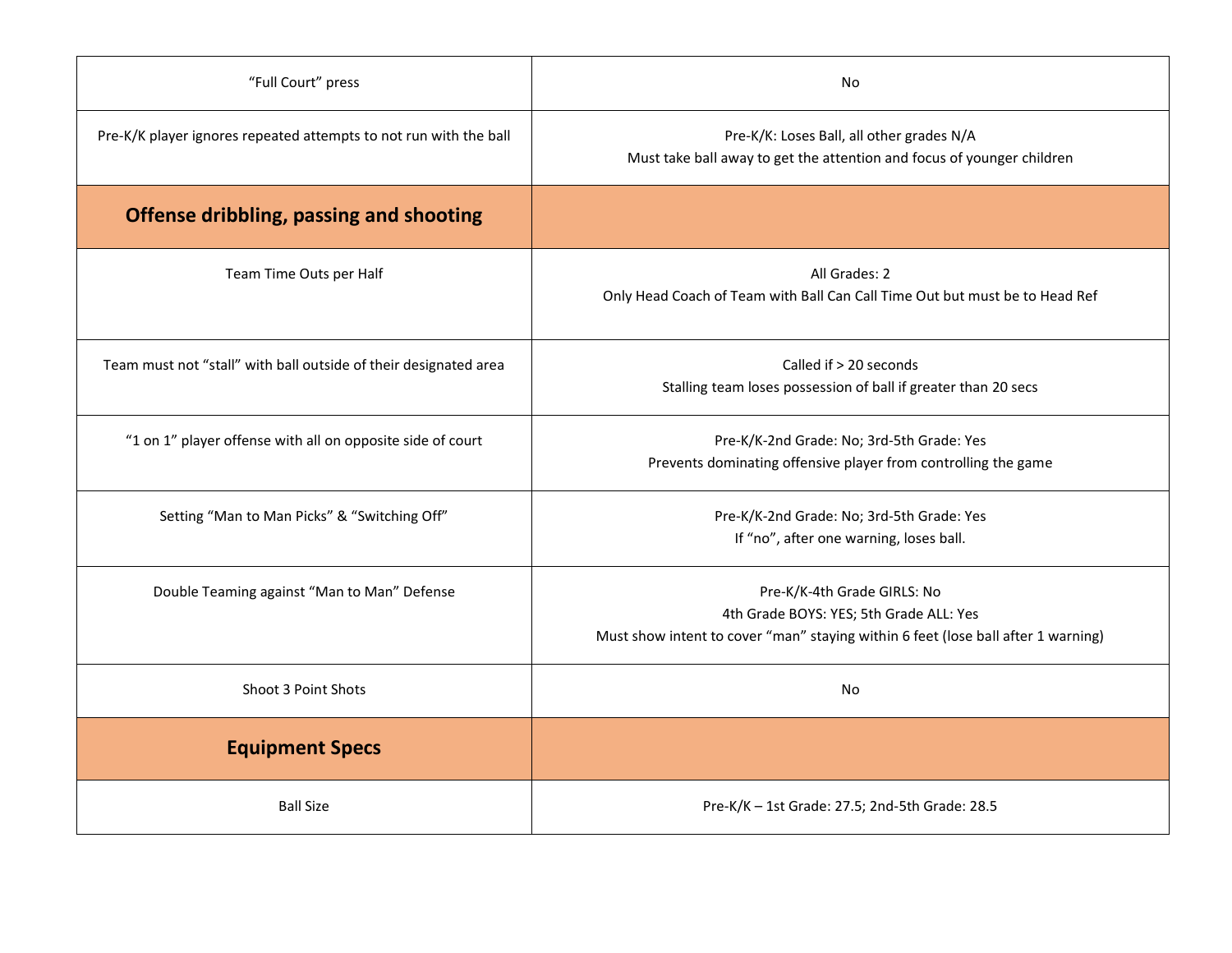| Goal Height (feet)                                       | Pre-K/K: 6'; 1st Grade GIRLS: 8'; BOYS: 8';<br>2nd-3rd Grades: 8'; 4th Grade GIRLS: 10', BOYS: 10';<br>5th Grade ALL: 10' |
|----------------------------------------------------------|---------------------------------------------------------------------------------------------------------------------------|
| Wristbands Worn                                          | Pre-K/K-2nd Grade: Yes; 3rd-5th Grade: No<br>Head Coaches should match up best 2 team dribblers with the same color       |
| <b>Game Rules</b>                                        |                                                                                                                           |
| Shooting free throw at half-time*                        | Yes - Team with less players takes same # of shots by a player missing their shot                                         |
| Free throw shooting location                             | Pre-K/K-2nd Grade: Coaches Agree<br>3rd-4th Grade: 1/2 way to free throw line<br>5th Grade GIRLS & BOYS: Free throw line  |
| Free throw shooting violation                            | Pre-K/K-1st Grade: Teach; 2nd-5th Grade: Called                                                                           |
| # Fouls to Foul Out                                      | Pre-K/K: N/A; 1st-5th Grade: 5                                                                                            |
| Per half, shoot "1 on 1" once 7 team fouls or more       | Pre-K/K-1st Grade: No<br>2nd-5th Grade: Yes                                                                               |
| Jump Ball                                                | <b>Game Start</b>                                                                                                         |
| Tie Ball                                                 | <b>AP-Alternate Possession</b>                                                                                            |
| Can any player try to get a loose ball anywhere on court | Pre-K/K: No<br>1st-5th Grade: Yes                                                                                         |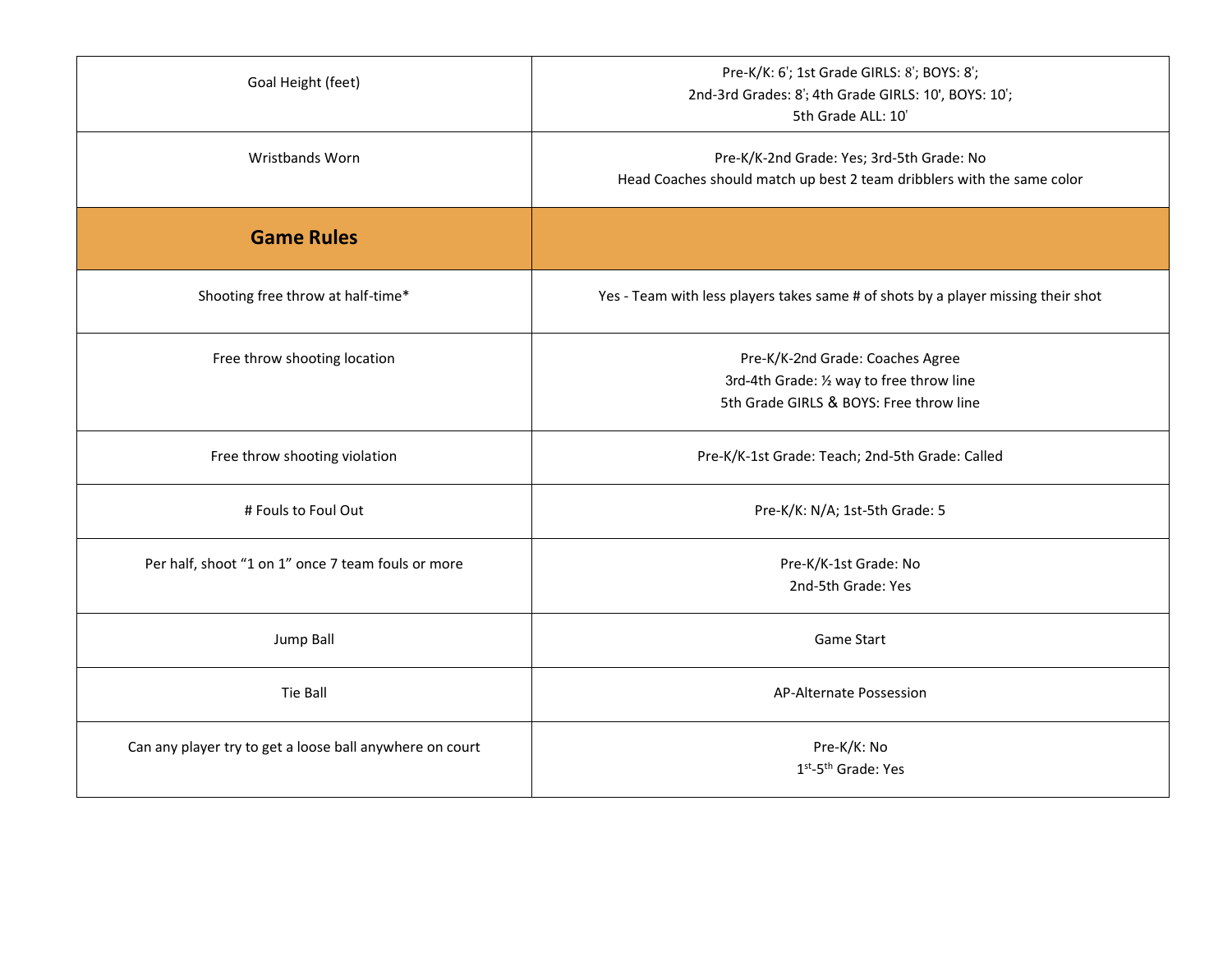| <b>Ball Stealing</b>                         | Pk-K: No; 1st: Weeks 1-3, No; Weeks 4-7, Yes<br>2nd-5th: Yes                                                                                                                                                                 |
|----------------------------------------------|------------------------------------------------------------------------------------------------------------------------------------------------------------------------------------------------------------------------------|
| 10 sec. to cross mid-court                   | Pre-K/K-2 <sup>nd</sup> Grade: Teach; 3 <sup>rd</sup> -5 <sup>th</sup> Grade: Call<br>When called, ball loss                                                                                                                 |
| 5 sec. throw-in                              | Pre-K/K-2nd Grade: Teach; 3rd-5th Grade: Call<br>When called, ball loss                                                                                                                                                      |
| 3 sec. in lane/paint                         | Pre-K/K-2nd Grade: Teach; 3rd-5th Grade: Call<br>When called, ball loss                                                                                                                                                      |
| Double Dribbling/Running                     | Pre-K/K: Teach (1); 1 <sup>st</sup> Grade: Teach/Call (2); 3 <sup>rd</sup> -5 <sup>th</sup> Grade: Call<br>(1) Loss of ball if repeatedly running without dribbling<br>(2) Teach in first 3 games but called in last 4 games |
| Shooting fouls called                        | Pre-K/K: Teach (1); 1 <sup>st</sup> Grade: Yes (1)<br>2 <sup>nd</sup> -5 <sup>th</sup> Grade: Foul line<br>(1) Reshoot from spot of foul with all players still & hands down                                                 |
| Technical Foul-<br>2 free throws & ball loss | Pre-K/K-1 <sup>st</sup> Grade: Teach<br>2nd-5th Grade: Call<br>Language, behavior, fighting, disrespect                                                                                                                      |
| Intentional Foul                             | Pre-K/K-1 <sup>st</sup> Grade: Teach<br>2 <sup>nd</sup> -5 <sup>th</sup> Grade: Call<br>2 free throws & ball loss                                                                                                            |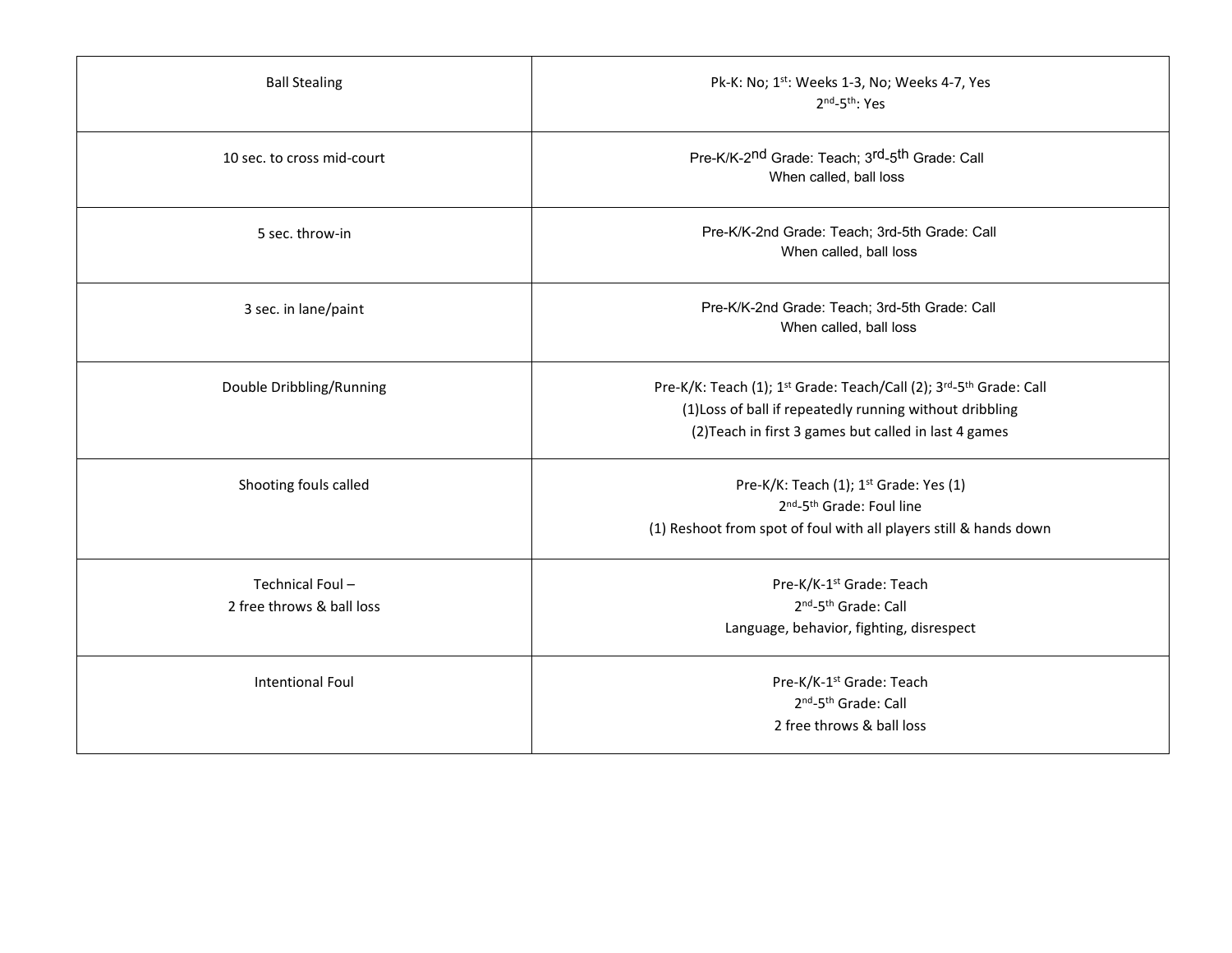| Foul Language/<br>Taunting                 | Pre-K/K-1 <sup>st</sup> Grade: Teach<br>2nd-5th Grade: Call<br>2 free throws & ball loss                          |
|--------------------------------------------|-------------------------------------------------------------------------------------------------------------------|
| Rough Play                                 | Pre-K/K-1 <sup>st</sup> Grade: Teach<br>2 <sup>nd</sup> -5 <sup>th</sup> Grade: Call<br>2 free throws & ball loss |
| Foul-Defensive Player touching or pushing. | Pre-K/K-1 <sup>st</sup> Grade: Teach<br>2 <sup>nd</sup> -5 <sup>th</sup> Grade: Call<br>2 free throws & ball loss |
|                                            |                                                                                                                   |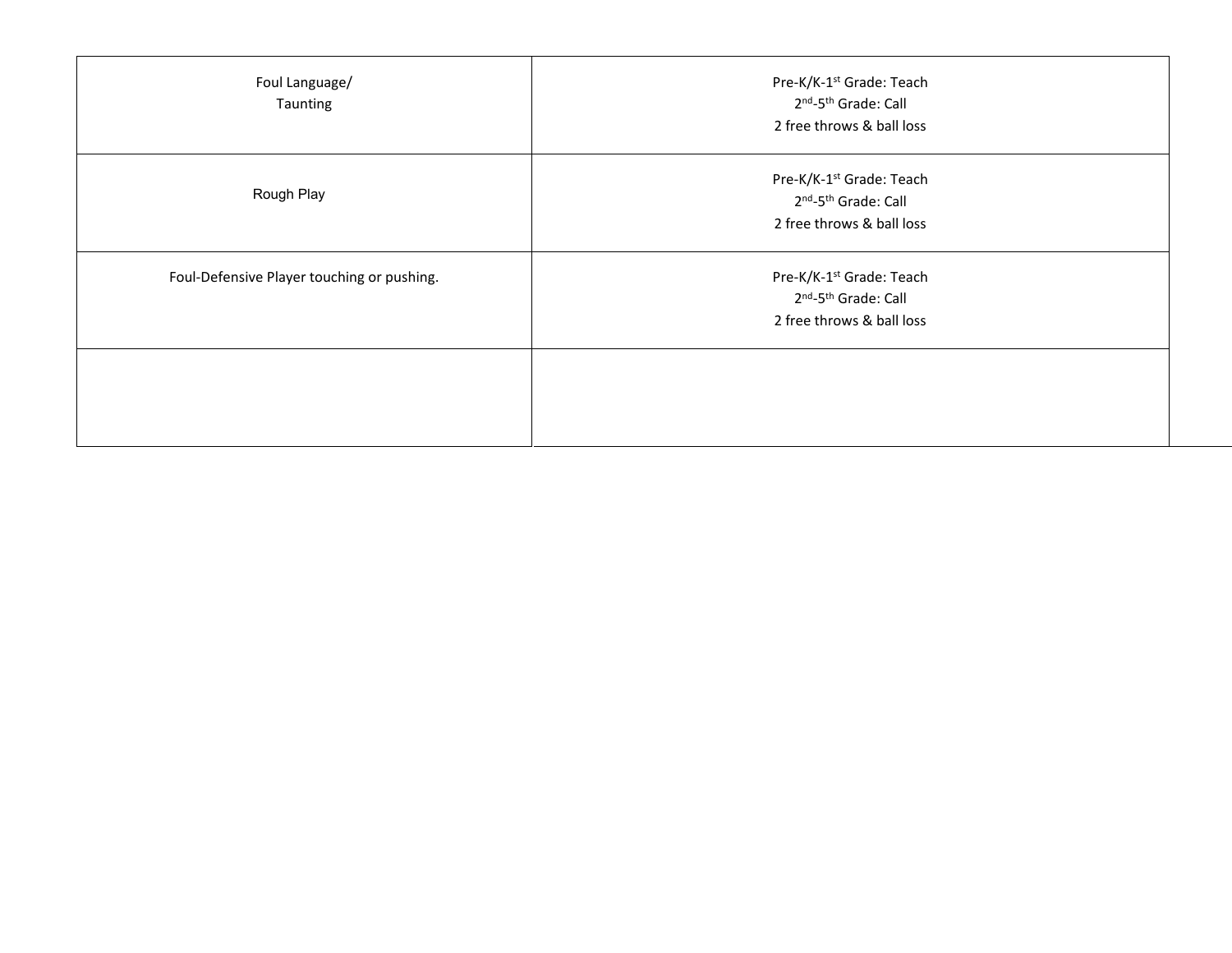## **f** tallowood kingdom<br>basketball

## **2023 Kingdom Basketball | 6th - 12th League Rules**

*Report Head Coach "concerns" or refereeing to Brian Fisher, Executive Director 832-306-6393*

| <b>Rule</b>                                                         | <b>Clarifications</b>                                                                                                     |
|---------------------------------------------------------------------|---------------------------------------------------------------------------------------------------------------------------|
| <b>KB Game Priority</b>                                             | Fun and Sportsmanship                                                                                                     |
| <b>Devotional Time</b>                                              | 4-5 Minutes                                                                                                               |
| <b>Standings Kept</b>                                               | No                                                                                                                        |
| Parent coach who signed Zero Tolerance<br><b>Agreement On Bench</b> | Required - Cannot start game unless the adult parent coach who signed Zero Tolerance Agreement is<br>present on the bench |
| <b>Zero Tolerance Form Required</b>                                 | HS Only - Turn in before 1st game-signatures by parent coach & all players                                                |
| Re-schedule "Called Off" Game?                                      | No - Coaches must contact League & other coach if not playing                                                             |
| <b>Ball Size</b>                                                    | 28.5 - Girls/29.5 - Boys                                                                                                  |
| <b>Scheduled Minutes*</b>                                           | 50 (6th-8th Girls); 50 (6th-12th Boys) - Plus 5 Minutes warm up                                                           |
| <b>Warm Up Minutes</b>                                              | 5 Minutes - All 6th-12th Grade players                                                                                    |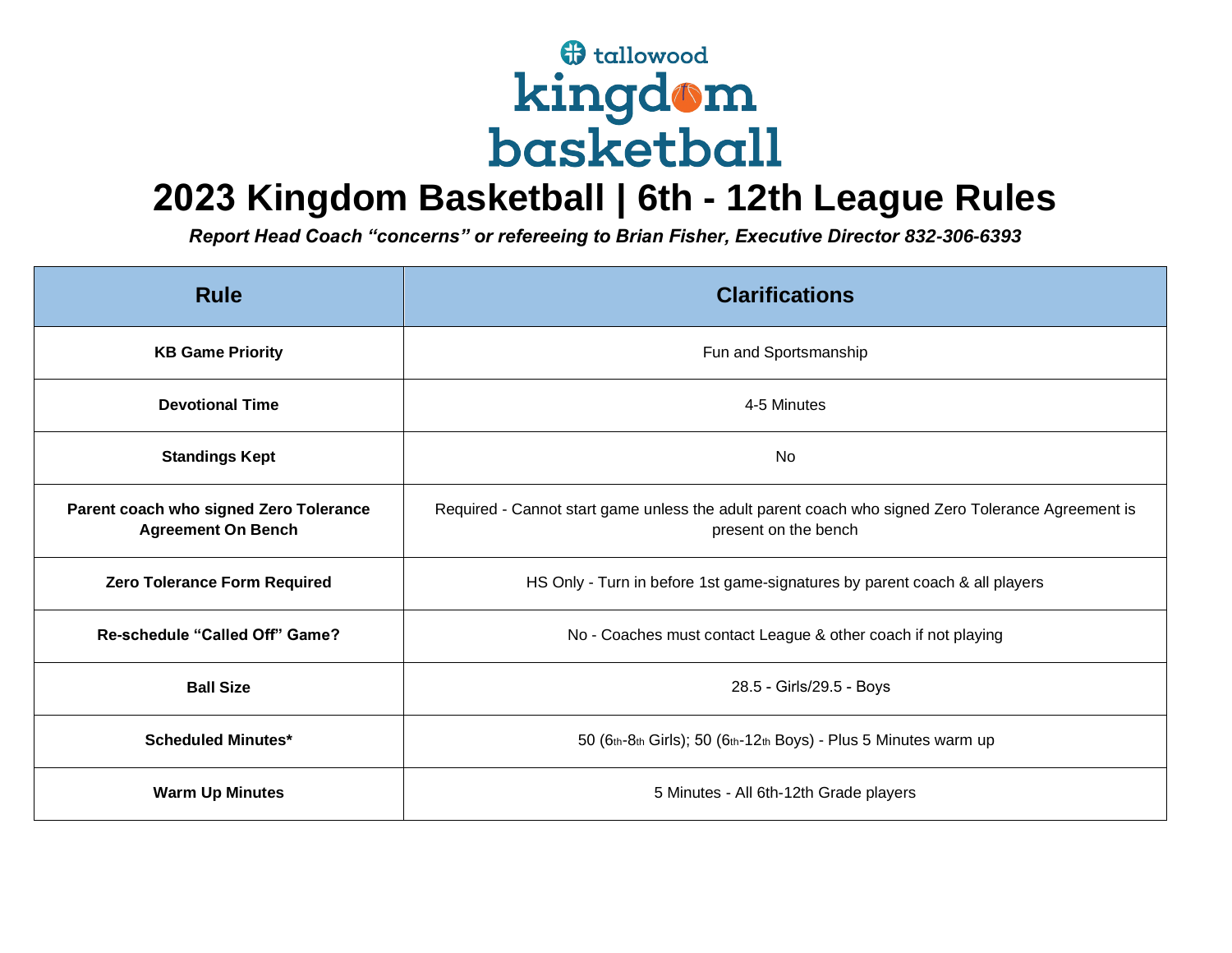| <b>Pre-Game Practice Minutes*</b>                                    | 0 (6th-8th Girls); 0 (6th-12th Boys)                                                                                                                                                           |
|----------------------------------------------------------------------|------------------------------------------------------------------------------------------------------------------------------------------------------------------------------------------------|
| <b>Quarter Minutes</b>                                               | 1-12 (head referee option per qtr. depending on scheduled end)<br>Clock stops on free throws, time outs & last 1 min of game.                                                                  |
| Head Coach options on split of<br>warm- up/practice and playing time | Yes - Opposing coaches can request to head ref how much warm-up/practice and how playing time they<br>agree to want-can commit all to playing time if they desire                              |
| <b>Time Outs Per half</b>                                            | -1                                                                                                                                                                                             |
| <b>Time Out Minutes</b>                                              | 1                                                                                                                                                                                              |
| <b>Between Quarter Minutes</b>                                       | 1                                                                                                                                                                                              |
| <b>Half Time Minutes</b>                                             | 1                                                                                                                                                                                              |
| <b>Running Clock</b>                                                 | Yes except when shooting free throws and last 1 minutes of half                                                                                                                                |
| <b>Overtime Play Allowed</b>                                         | ONLY EXCEPTION: IF the Game runs over allotted game time, 'overtime' allowed will not occur.<br>"1" overtime with 2 minute running clock except stops when shooting free throws - no time-outs |
| <b>Player Quarters Per Game</b>                                      | 2 - If 10 players or less, minimum of 1 quarter in 1st half and 1 in 2nd half or if more than 10 players,<br>balanced between players                                                          |
| <b>Scoreboard Turned Off Option</b>                                  | Yes - In 2nd half, if team is losing by 20 points or more, head referee with losing head coach agreement,<br>can turn it off                                                                   |
| Shooting Free Throw @ End of Each Half                               | No                                                                                                                                                                                             |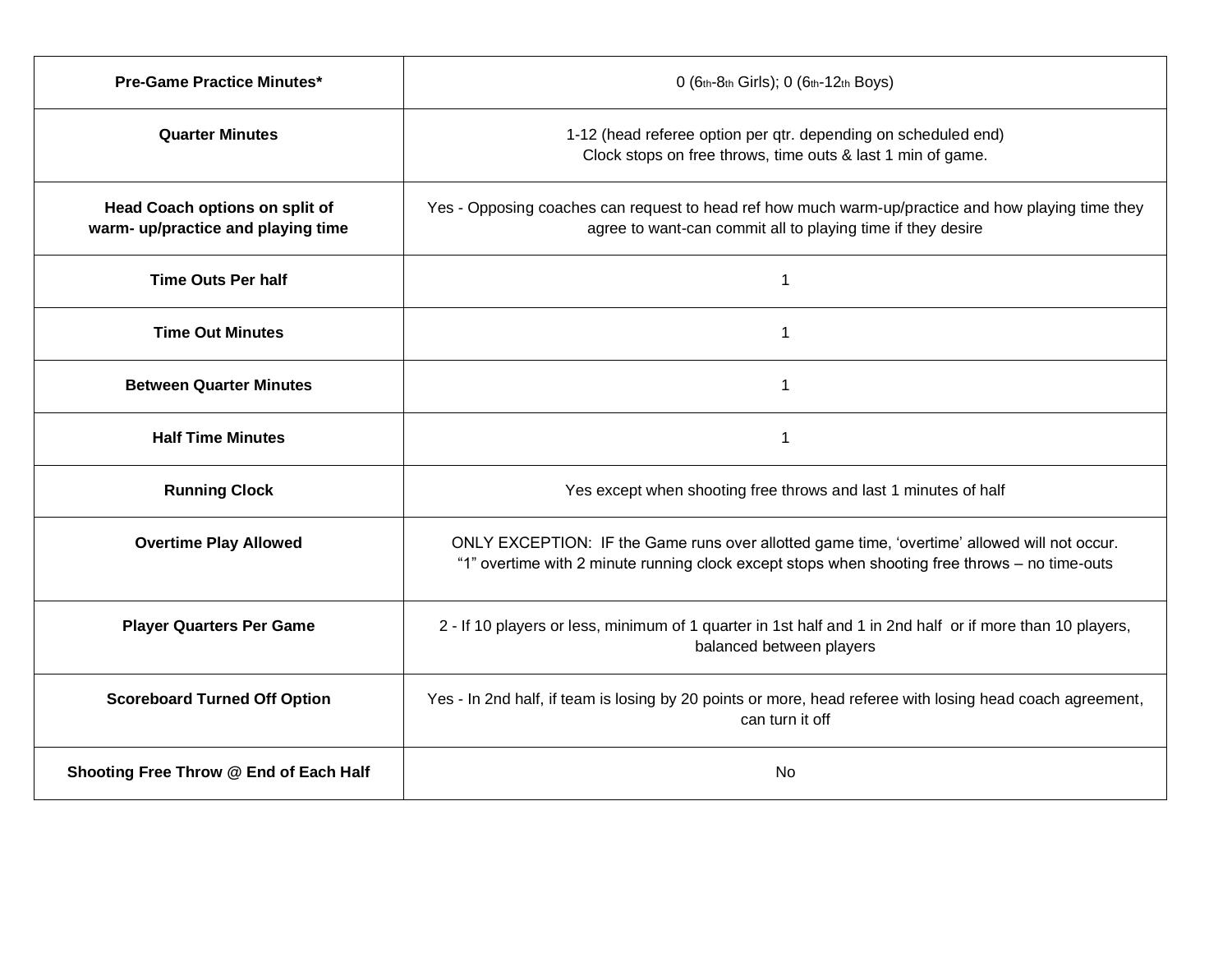| Team Fouls Per Half - On 7th Fouls,<br>Shoot "1 on 1"          | Yes                                                                                                                                                  |
|----------------------------------------------------------------|------------------------------------------------------------------------------------------------------------------------------------------------------|
| # Player Fouls to Foul Out                                     | 5 - Includes Technical Foul count                                                                                                                    |
| # Technical Fouls Per Player                                   | 2 - Expulsed from game on 2nd                                                                                                                        |
| # Tech Fouls Per Team Per Game                                 | 3 - Game suspended if 4th called on either team                                                                                                      |
| # Technicals per Season for a Coach                            | 2 - If a coach has 2 Technicals for a season, coach is suspended                                                                                     |
| <b>Behavioral Violations</b>                                   |                                                                                                                                                      |
| Monitor Coach/Player/Spectator for Negative<br><b>Behavior</b> | Yes - 2 warnings then expulsed on 3rd instance and game restarts once expulsed party leaves gym                                                      |
| Player Negativity, Disrespectful Dress, Attitude<br>or Action  | Expulsed Immediately - No prior warning and suspended for the season on the 2nd violation for a season                                               |
| # Games Suspended Limit by a Team                              | 2 - After 2nd game suspended by a team, team is suspended for the season                                                                             |
| <b>Rules Violations</b>                                        |                                                                                                                                                      |
| <b>Shoot 3 Point Shots</b>                                     | Yes - If gym floor has a marked 3 point shot line                                                                                                    |
| Defense Set-up                                                 | 6th-12th Boys - based on score spread - full court if below 10 points or<br>1/2Court if 10 points or more<br>6th-8th Girls $-$ 1/2 court entire game |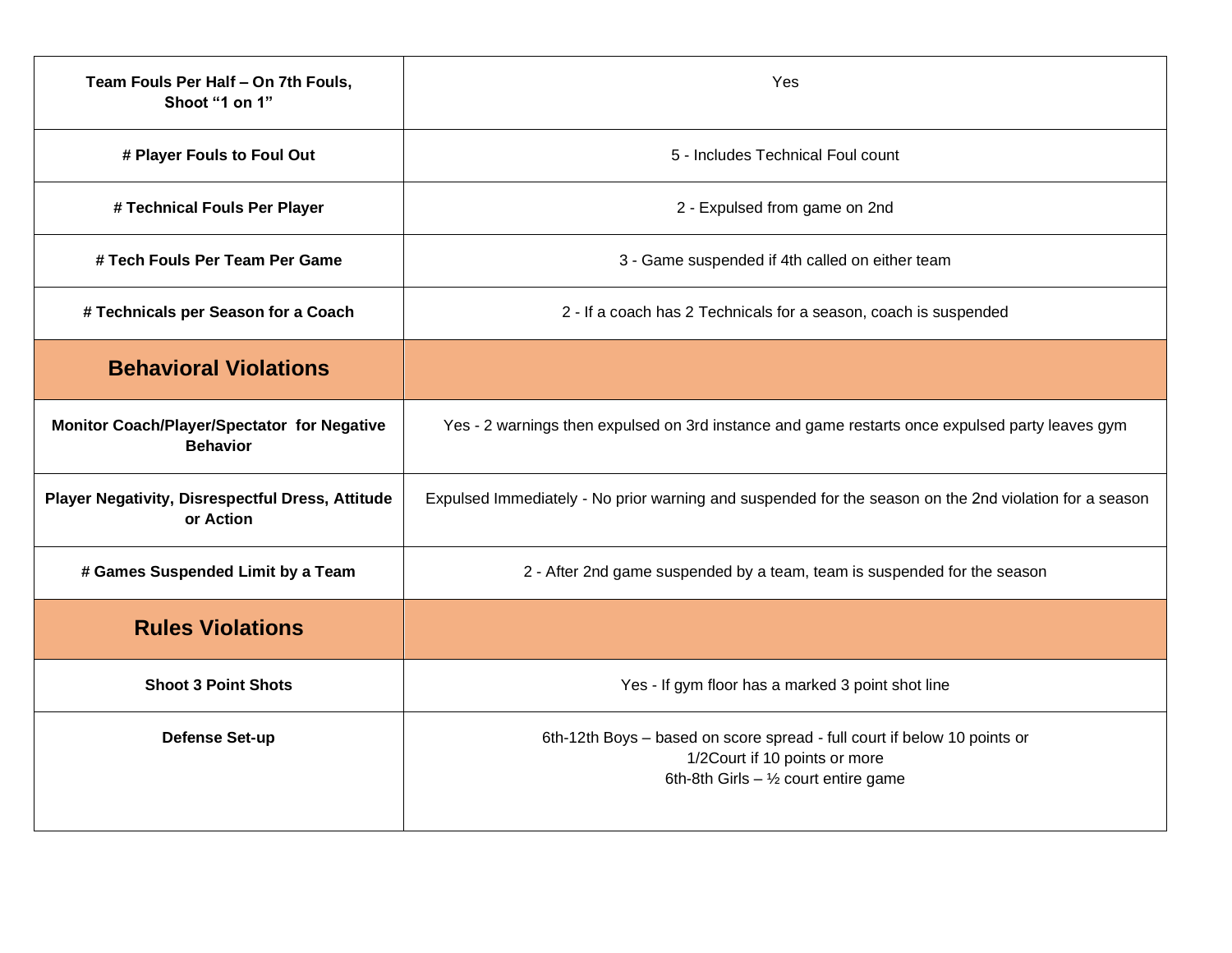| <b>Jump Balls</b>                     | <b>Beginning of Each Half</b>               |
|---------------------------------------|---------------------------------------------|
| <b>Tied Up Balls</b>                  | <b>Alternate Possession</b>                 |
| <b>Double Dribbling/Running</b>       | Called                                      |
| <b>Free Throw Lane Violation</b>      | Called                                      |
| 10 sec. to cross mid-court            | Called, Ball loss                           |
| 5 sec. throw-in                       | Called, Ball loss                           |
| 3 sec. in lane/paint                  | Called, Ball lose                           |
| <b>Technical Foul</b>                 | Called, 2 free throws & ball loss           |
| <b>Technical Foul-Intentional</b>     | Called, 2 free throws & ball loss           |
| Tech Foul- Dunking/Hanging on Rim     | Called, 2 free throws & ball loss           |
| <b>Tech Foul-Hollering at Shooter</b> | Called, 2 free throws & ball loss           |
| <b>Tech Foul Language/Taunting</b>    | Called, If occurs, expulsed from the game   |
| <b>Tech Foul-Roughness/Pushing</b>    | Called, If occurs, expulsed from the game   |
| <b>Tech Foul-Fighting</b>             | Called, If occurs, suspended for the season |